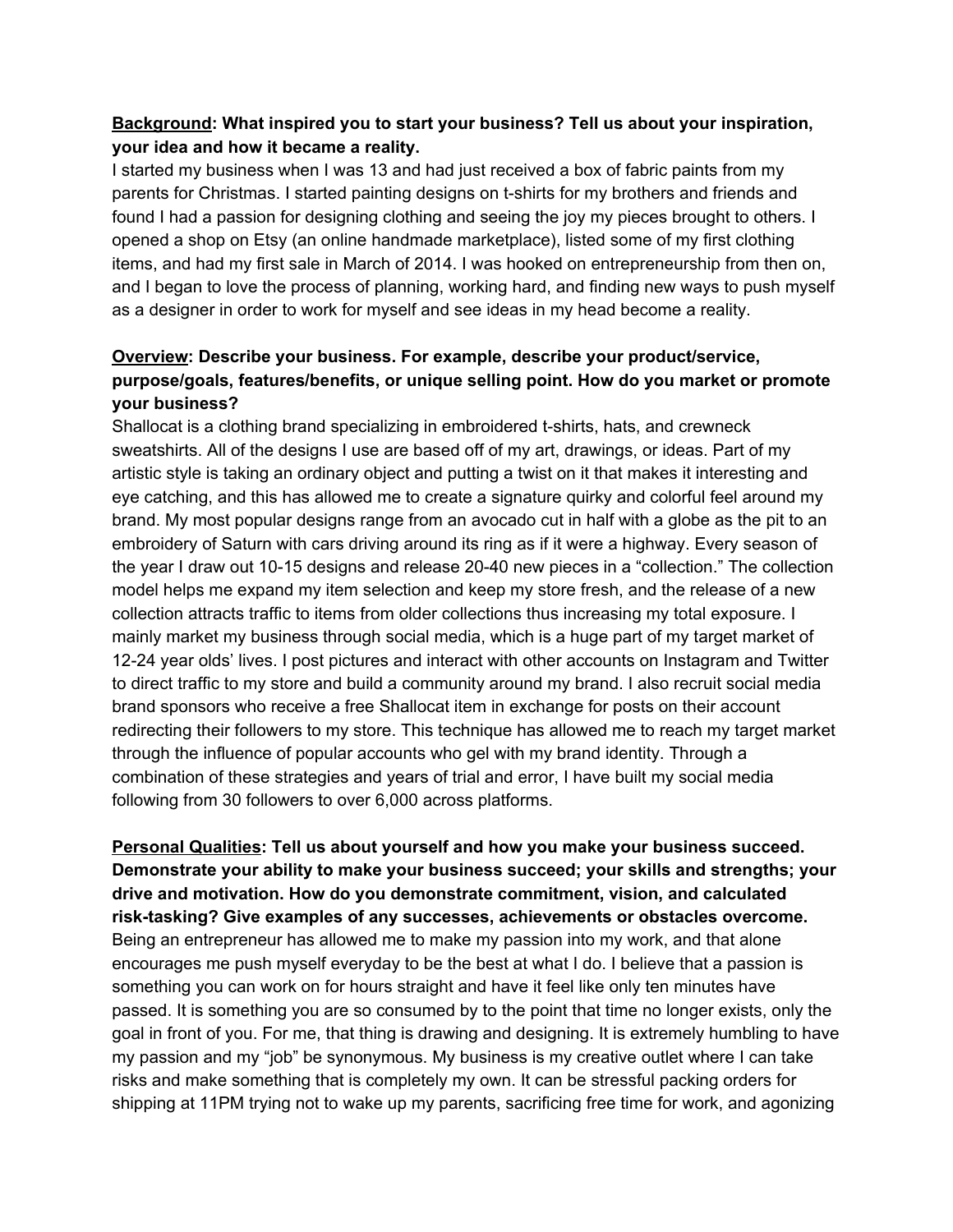over every detail as any business owner does, but in the end it is completely worth it because I am doing what I love. In my experience, the most stressful and intimidating tasks have always paid dividends in success and learning opportunities. Releasing my first collection of original designs was terrifying to me as I didn't know how people would respond to them. Negativity crept in and I started to doubt every idea I had, thinking my customers wouldn't like what I released. I went on and released the collection anyway and was immediately glad I did. My sales rose and I received tons of positive feedback about the uniqueness of my designs. I started to become confident in myself and my abilities as a designer; I learned that I should follow my instincts and know that my ideas are valuable and worth sharing. Learning this lesson changed the way I did business. I pursued ideas with an open mind and let my creativity flow without second guessing. Over and over again I found that the ideas I doubted the most ended up selling the best and becoming customer favorites. As an entrepreneur I have learned to welcome adversity knowing that if I can endure it I will emerge a more capable business owner and person.

## **The Future: What are your future goals and vision for your business? How do you propose to develop your business? What are your goals and vision in terms of market share, product range, recruitment, and employment, and how are you going to make this happen?**

My short term goal is to keep up with my collection schedule to expand my product range. The more items I have in my store, the more opportunities there are to reach different kinds of customers through Etsy's keyword search. By monitoring trends throughout my past year of business I have found that a new collection is often the push my business needs to catalyze more web traffic and sales. An overarching goal of mine is to continue pushing my social media marketing by recruiting more brand sponsors. Sponsorships can result in hundreds of new followers overnight, and relative to the amount of traffic they bring in they are extremely cost effective. I want to grow Shallocat in 2017 by building my social media presence and reaching out to new potential customers worldwide through the power of the Internet. A long term goal I keep in the back of my mind is to be selling enough product that I can gradually switch from a made-to-order system to an inventory system. As of right now my business depends on me keeping a small inventory of blank product and machine embroidering blank pieces according to the customers' choices as orders arrive. This system has been suitable for my small business so far, but sometimes it can stretch me too thin as the sole manufacturer (especially in a month like December where the Christmas rush brought in 133 orders in just under 4 weeks). Once my business reaches 200-300 monthly sales I want to outsource manufacturing so my time can be put toward managing the business and marketing instead. Central Wisconsin has been an excellent place to run my business with so much support coming from my community, so I will definitely outsource to a local manufacturer rather than out of state or overseas. Through business expos I have already made some contacts with t-shirt printers and professional embroiderers in the area. With this system I will be able to purchase a sum of inventory right away and appeal to more customers with a reduced handling time. This long term goal will include calculated risk when buying the initial sum of product from my manufacturer, but it is